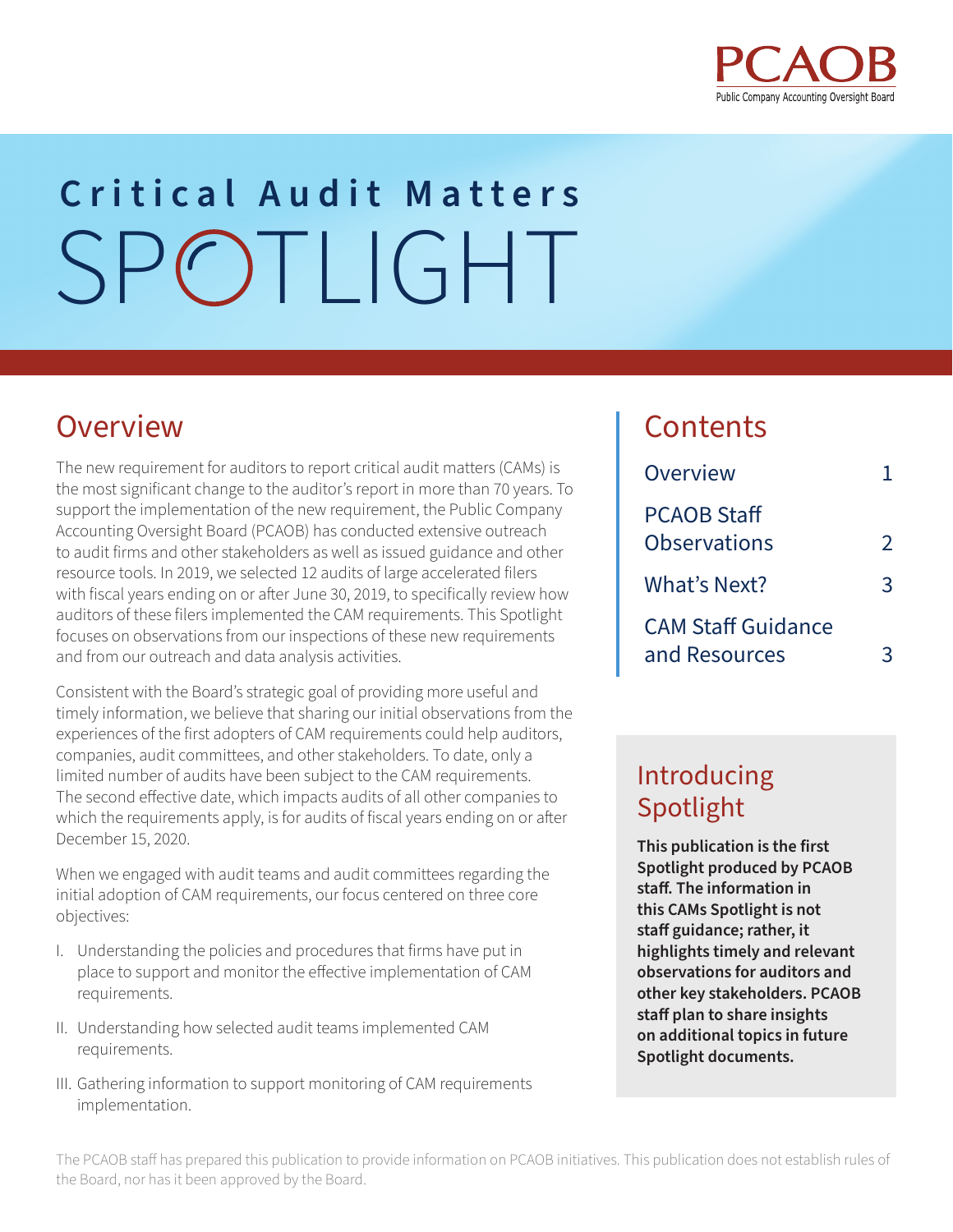# <span id="page-1-0"></span>PCAOB Staff Observations

The PCAOB staff's initial observations, outreach, and data analysis activities regarding firms' implementation of CAMs are set forth below. Some of these observations highlight practices we observed and our data analysis; others provide information that may be relevant as auditors continue to adopt the new requirements. The metrics are provided for informational purposes; the number of CAMs should be identified, audit by audit, based on the facts and circumstances of each audit.

*Framework for implementing CAMs.* Firms appear to have made significant investments in developing methodologies, tools, and training as well as providing targeted support for audit teams implementing the new requirements for the first time. Together with practice runs that most audit teams underwent, these investments appear to have made important contributions to support the firms' implementation efforts.

*Preliminary CAM determination and drafting.* Some audit teams reported beginning the process of determining and describing CAMs as early as the second or third quarter of the company's fiscal year. Starting early provided ample time to draft the CAM descriptions for the audit report and discuss the matters identified as well as the draft language with all relevant parties, including management and audit committees.

**Ongoing CAM evaluation.** Where CAM determination and drafting began early in the audit process, audit teams continued to evaluate the draft CAMs so that the final CAM determinations and CAM descriptions reflected the facts and circumstances of the current year's audit, including changes that happened during the year. When describing audit procedures in a CAM communication, the description should reflect the procedures performed and documented in the auditor's workpapers.

*Subject matter expertise.* Audit teams reported that it was helpful to involve a firm's national office as well as experts in tax, information technology, and other areas early and throughout the CAM determination and drafting process. Audit teams indicated that including individuals with specific expertise, knowledge, skills, or experience in the description of how CAMs were addressed was beneficial in providing input on the relevant portions of the CAM descriptions.

**189 1.7**

Reports **Containing** CAMs

Average Number of CAMs Communicated per Filer

**1 - 488** Range of Number of CAMs Communicated per Filer **64 43 40** Let Concerned Assets<br>
Economic Risk Analysis<br>
Risk Analysis Revenue: SEC's EDGAR sy<br>
Economic Risk Analysis<br>
Economic Risk Analysis Combinations **Combinations** Recognition Business **Business** Taxes

#### **Most Frequently Communicated CAMs**

As of November 30, 2019 Source: SEC's EDGAR system and PCAOB Office of

*Management and audit committee involvement.* Timely and robust engagement with management and the audit committee were important factors in the CAM implementation process. Starting with practice runs and throughout the first year of implementation, regular dialogue among the audit team, management, and the audit committee was helpful in building a common understanding of the purpose of the CAM requirements and in discussing CAM determinations and draft CAM descriptions.

To date, preliminary results from our outreach to audit committees suggest that they generally found the audit team's practice run processes to prepare for implementing the CAM requirements to be helpful and believe that CAM implementation has not changed their interactions with the auditor. While CAMs are the sole responsibility of the auditor, audit committees shared with us that they generally began discussing CAMs with their auditor in 2017 or 2018, well in advance of the effective date of the requirements in 2019.